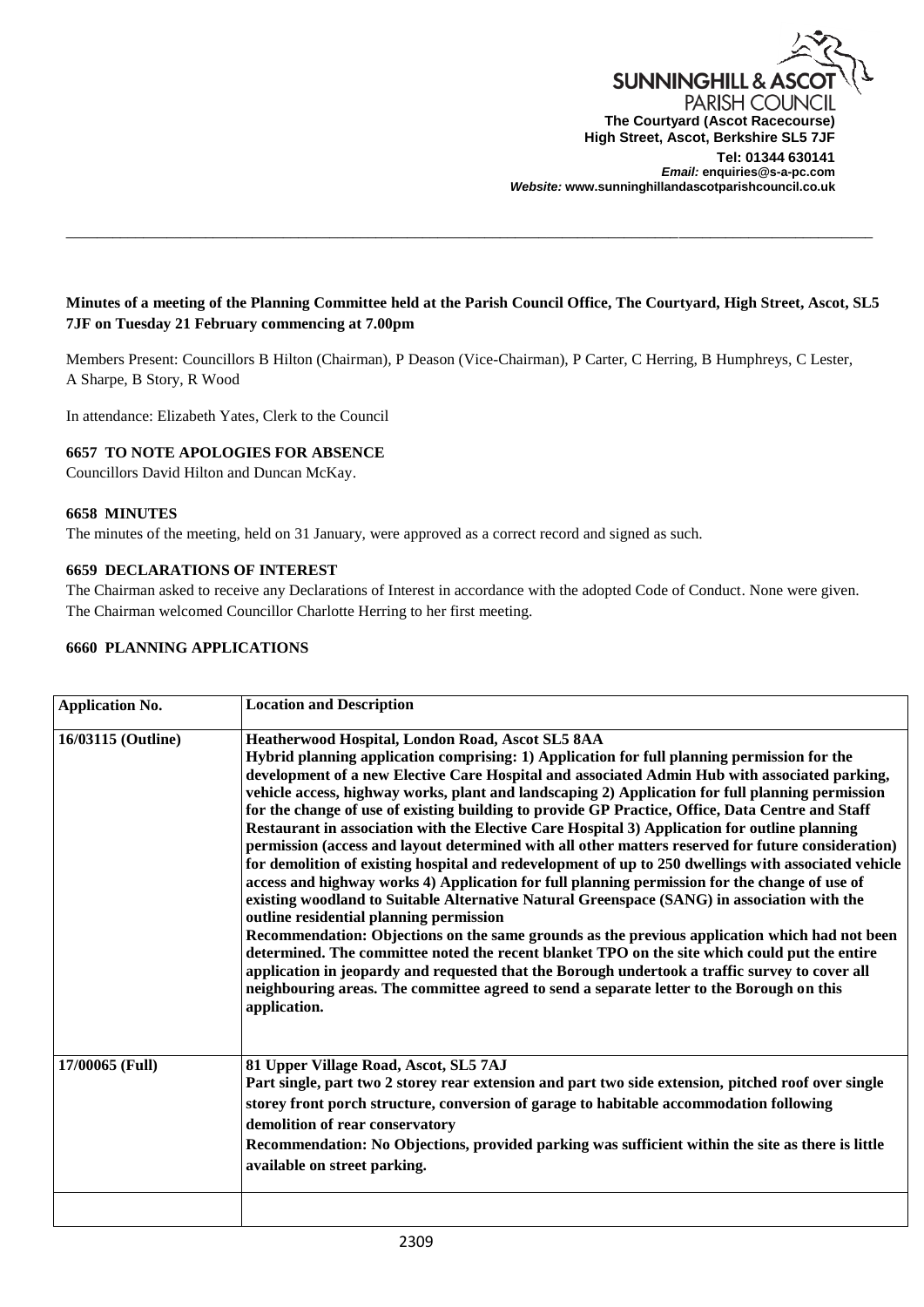| 17/00146 (Full) | Mikado, London Road, Ascot, SL5 7DL<br>Single storey side and single storey rear/side extensions following demolition of existing<br>outbuildings and decking<br>Recommendation: The committee did not object to the proposed building itself which was noted as<br>a Landmark View and Building, but did consider that parking, trees and landscaping matters<br>needed to be resolved prior to determination, for a building within the Green Belt and located                                                                                                                                                                                                                                                                                                                                                                                                                                                                                                                                                                                                                                                                                                                                                                                                                                                                                                                                                                                                                                                                                                                                                                                                                                                                                                                                                                                                                                                                                                                                                                                                                                   |
|-----------------|----------------------------------------------------------------------------------------------------------------------------------------------------------------------------------------------------------------------------------------------------------------------------------------------------------------------------------------------------------------------------------------------------------------------------------------------------------------------------------------------------------------------------------------------------------------------------------------------------------------------------------------------------------------------------------------------------------------------------------------------------------------------------------------------------------------------------------------------------------------------------------------------------------------------------------------------------------------------------------------------------------------------------------------------------------------------------------------------------------------------------------------------------------------------------------------------------------------------------------------------------------------------------------------------------------------------------------------------------------------------------------------------------------------------------------------------------------------------------------------------------------------------------------------------------------------------------------------------------------------------------------------------------------------------------------------------------------------------------------------------------------------------------------------------------------------------------------------------------------------------------------------------------------------------------------------------------------------------------------------------------------------------------------------------------------------------------------------------------|
|                 | within a 'Gap between Villages' as stated in the Neighbourhood Plan.                                                                                                                                                                                                                                                                                                                                                                                                                                                                                                                                                                                                                                                                                                                                                                                                                                                                                                                                                                                                                                                                                                                                                                                                                                                                                                                                                                                                                                                                                                                                                                                                                                                                                                                                                                                                                                                                                                                                                                                                                               |
| 17/00176 (Full) | 141 Cavendish Meads, Ascot, SL5 9TG<br>Two storey side extension, single storey rear extension and conversion of loft into habitable<br>accommodation following demolition of the existing garage and conservatory<br>Recommendation: Objections. The committee considered the application to be an overdevelopment<br>of the site, which would have a detrimental impact on the street scene due to the property's<br>prominent position at the end of the cul-d-sac, contrary to Neighbourhood Plan Policies NP/DG2.2<br>and NP/DG 1.2, as well as policies LPH11 and LPH14. The parking arrangements were also<br>considered to be unsatisfactory.                                                                                                                                                                                                                                                                                                                                                                                                                                                                                                                                                                                                                                                                                                                                                                                                                                                                                                                                                                                                                                                                                                                                                                                                                                                                                                                                                                                                                                              |
| 17/00190 (Full) | Land At 1 Kinross Avenue, Ascot<br>New 3 bedroom end terrace house and associated parking following demolition of existing single<br>storey side extension and garage to No.1 Kinross Avenue<br>Recommendation: Objections. The committee supported the resident's objections and considered<br>the application to be contrary to Neighbourhood Plan Policy NP/ DG3.2, due to the insufficient<br>garden amenity space for a 3 bed family home, and an over development of the site, which would<br>have a negative impact on the character of the area and the street scene. The committee thought<br>that a 2 story building should be set a minimum of 1m from the boundary, not on the boundary<br>and that the application was also contrary to NP/DG2.2 as the front of the dwelling was on / very<br>close to the highway, which was not in character with the established street scene. The committee<br>further noted that the rear garden extended beyond the current boundary of 1 Kinross Avenue, so<br>the upstairs bedroom of number 1 would look down into the garden of the new house. This would<br>also make maintenance difficult. Furthermore the dwelling and the 4 parking spaces for the 2<br>houses looked to encroach on the Highway sight line resulting in safety concerns regarding cars<br>reversing out of the parking spaces on a tight bend, with the view obstructed by the dwelling and<br>adjacent cars when present; contrary to NP/T1.1 and NP/T1.2. In addition, the applicant's garage<br>which forms half of a double garage with no 3 has not been accurately presented on the drawing.<br>This is to be demolished to form a parking space and rear access to the new garden at no 1. There<br>is no Party Wall agreement in place. The owners of no 3 were unaware of this. The proposed house<br>also appeared to be built over a sewer which the committee thought was not allowed.<br>The committee requested that the application was called in front of the Windsor Rural<br>Development Control Panel should the Borough be minded to approve it. |
| 17/00229 (Full) | Former Derryville, Burleigh Lane, Ascot<br>Construction of building comprising of $4 \times 2$ bedroom and $1 \times 3$ bedroom apartments, detached 4<br>bay garage with 1 x 2 bedroom apartment above and associated parking and landscaping<br>Recommendation: Objections on the following grounds:<br>This site is in an area described as Villas in a woodland setting. NP/DG1 Respecting the<br>Townscape.<br>Flats are not appropriate and totally out of keeping in this area.<br>This application is an overdevelopment of the site NP/DG2.<br>The site is on rising ground and will totally dominate the streetscene NP/DG3.1.<br>The loss of trees on site is contrary to policy NP/EN2. No information is given.<br>Parking is inadequate as only 1 space has been allocated to visitors , trades and disabled. Policy<br><b>NP/T1.</b><br>There is no ecological survey, policyNP/EN4<br>Burleigh Lane is a By-way open to all traffic but part owned by Beaufort Gardens Management<br>group.                                                                                                                                                                                                                                                                                                                                                                                                                                                                                                                                                                                                                                                                                                                                                                                                                                                                                                                                                                                                                                                                                        |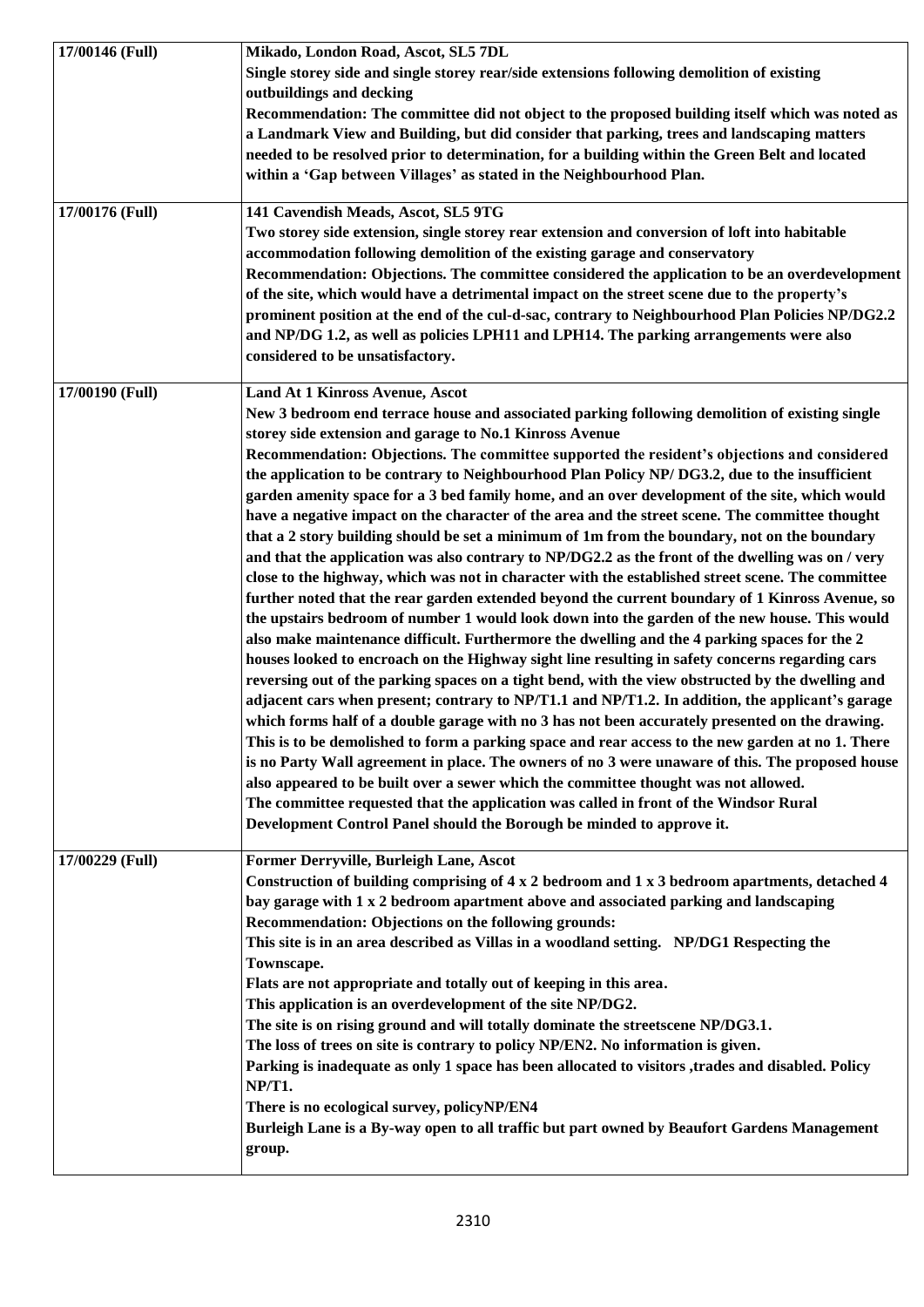|                                                    | Attention should be drawn to the dismissed appeal for a similar development on the site<br>APP/T0355/A/04/117065. The following paragraphs are relevant 16,21,24,25,39,42and the<br><b>Inspectors conclusion para 45</b><br>The Parish Council is of the opinion that nothing has changed to make this application acceptable.                                                                                                                                                                                                                                                              |
|----------------------------------------------------|---------------------------------------------------------------------------------------------------------------------------------------------------------------------------------------------------------------------------------------------------------------------------------------------------------------------------------------------------------------------------------------------------------------------------------------------------------------------------------------------------------------------------------------------------------------------------------------------|
| 17/00260 (Works To Trees<br>Covered by TPO)        | Cindyan, Queens Hill Rise, Ascot, SL5 7DP<br>(T1) English Oak - reduce and reshape by 1-2m (T2 and T3) English Oaks - reduce and reshape by<br>3-4m (T4) Silver Birch - reduce and reshape by 3-4m<br>Recommendation: Referred to the Borough's Tree Officer.                                                                                                                                                                                                                                                                                                                               |
| 17/00276 (Works To Trees<br>Covered by TPO)        | Ascot Place, Windsor Road, Ascot, SL5 7GZ<br>(G1) Conifer hedge - remove x 3 stems; (G2) Thuja - cut back branches to edge of drive; (G2)<br>Thuja - crown lift to a height of any deadwood; (T0361) Thuja - crown reduction of 2.5m; (T0362)<br>Thuja - removal of deadwood; (T0366) Sycamore - reduce tree to previous pruning points; (T1)<br>Thuja - fell; (T0378) Oak - remove deadwood (T0387) Birch - fell<br>Recommendation: Referred to the Borough's Tre Officer, with a recommendation for approval, if<br>necessary, for the minimum works required for arboricultural reasons. |
| 17/00297 (Full)                                    | Wentworth And Associates, White Hart House, 9 Silwood Road, Ascot, SL5 0PY<br>Double storey rear extension<br><b>Recommendation: No Objections.</b>                                                                                                                                                                                                                                                                                                                                                                                                                                         |
| 17/00311 (Full)                                    | Valentine Cottage, 6 Exchange Road, Ascot, SL5 7AW<br>Two storey side extension<br>Recommendation: No Objections, subject to minimising the loss of the hedge for parking.<br>The committee also requested that a Construction Management Plan should be provided.                                                                                                                                                                                                                                                                                                                          |
| 17/00313 (Class O<br><b>Permitted Development)</b> | 8 Heath Villas, Queens Place, Ascot, SL5 7JD<br>Change of use from offices $(B1(a))$ to 8 x Self contained flats $(C3)$<br>Recommendation: Objections on the grounds of a lack of parking.                                                                                                                                                                                                                                                                                                                                                                                                  |
| 17/00335 (Full)                                    | 20 Oliver Road, Ascot, SL5 9DZ<br>Single storey front and rear extension, part first, part two storey side extension and garage<br>conversion into habitable accommodation<br><b>Recommendation: No Objections.</b>                                                                                                                                                                                                                                                                                                                                                                         |
| 17/00345 ((Works to Trees<br>Covered by TPO)       | 2 Holmes Close, Ascot, SL5 9TJ<br>(T1) Lime – crown reduction to previous reduction points<br>Recommendation: Referred to the Borough's Tree Officer.                                                                                                                                                                                                                                                                                                                                                                                                                                       |
| 17/00363 (Works to Trees<br>Covered by TPO)        | Silverwood, London Road, Ascot, SL5 7EQ<br>(T1) Chestnut – reduce height of canopy by 3m (T2) Oak – reduce height of canopy by 3m<br>Recommendation: Referred to the Borough's Tree Officer. The committee asked if better plans,<br>including photographs, could be submitted with Tree Applications to assist with formulating a<br>recommendation.                                                                                                                                                                                                                                       |
| 17/00368 (Works to Trees<br>Covered by TPO)        | Little Halstead, Upper Village Road, Ascot, SL5 7AG<br>(T7) Scots Pine - fell<br>Recommendation: Referred to the Borough's Tree Officer with a recommendation that the tree<br>should only be felled for sound arboricultural reasons and replaced with a tree as recommended by<br>the Borough's Tree Officer.                                                                                                                                                                                                                                                                             |
| 17/00432 (Full)                                    | 11 Fox Covert Close, Ascot, SL5 9PA<br>Alterations to roof by extending the roof line to form first floor rear extension with two front<br>dormers and one roof light and single storey rear and side extension (amendments to 16/00942)                                                                                                                                                                                                                                                                                                                                                    |